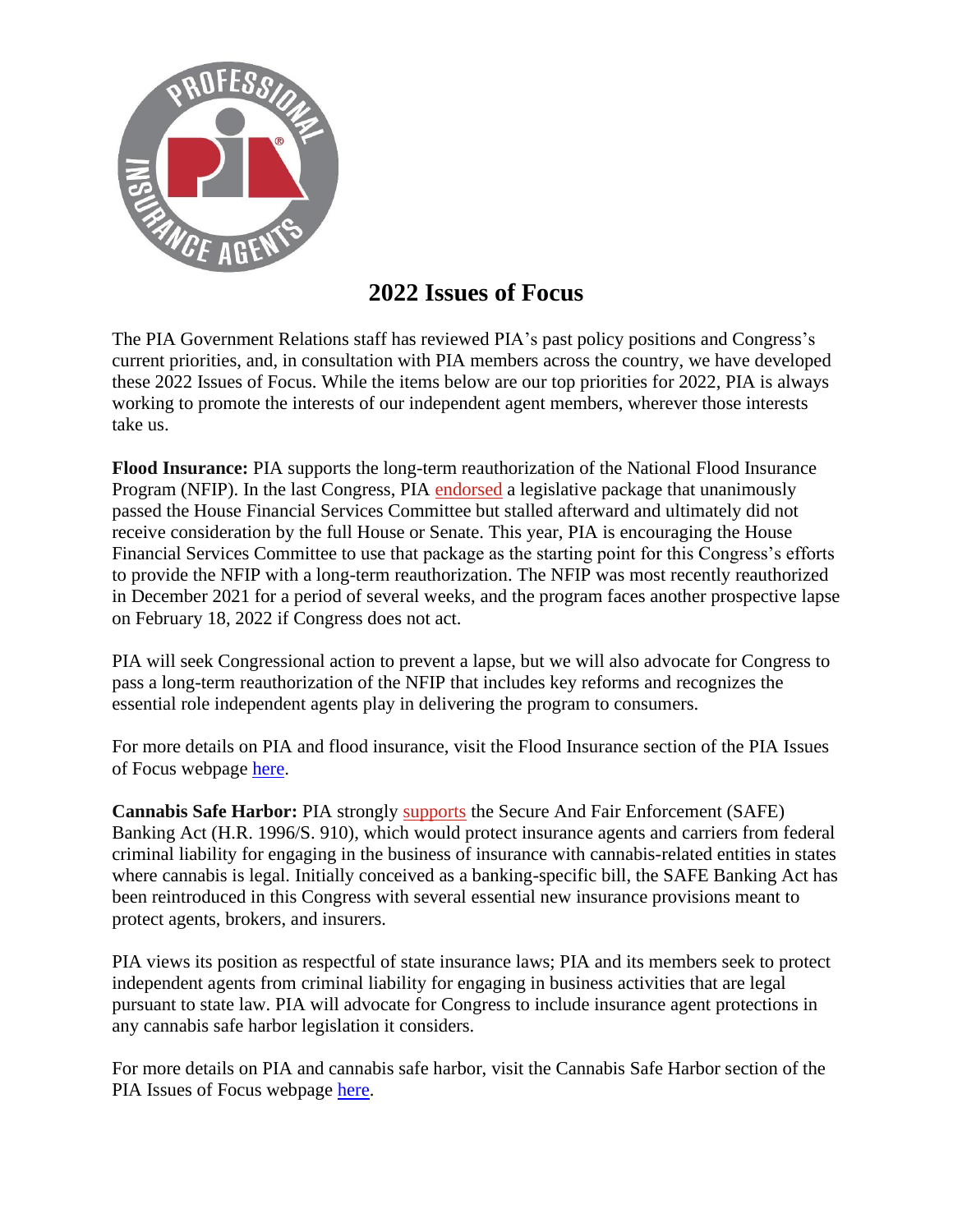**Tax Issues**: PIA supports the [Main Street Tax Certainty Act](https://piaadvocacy.com/2021/02/26/pia-priority-permanent-tax-relief-for-passthrough-entities-introduced/) (H.R. 1381/S. 480), which would make permanent the 20 percent tax deduction available to some S corporations, also known as passthrough corporations. Following the passage of the 2017 tax reform law, which established a deduction of up to 20 percent for "agents," PIA successfully [advocated](https://piaadvocacy.com/2019/01/22/twenty-percent-tax-deduction-available-to-insurance-agents/) for insurance agents to be identified in regulation as eligible for the deduction. Since then, eligible independent agencies have used this deduction to strengthen their businesses and provide for their families, despite an unprecedented economic downturn brought on by the pandemic.

Unfortunately, in contrast to the tax benefits provided to C corporations by the 2017 law, which are permanent, the passthrough deduction is temporary. The tax deduction for passthroughs will expire on December 31, 2025, unless Congress acts to extend it. PIA will ask Congress to provide certainty and consistency to eligible independent agencies by making permanent this important tax relief provision.

PIA has also been working to protect agents from new tax liabilities contained in proposals being considered in the budget reconciliation spending package, named "Build Back Better" by its proponents. We will continue to voice our opposition to the imposition of onerous new tax burdens on small businesses as the reconciliation process continues.

For more details on PIA and tax issues, visit the Tax section of the PIA Issues of Focus webpage [here.](https://www.pianational.org/advocacy/issues-of-focus/tax-relief-passthrough)

**Crop Insurance**: Presidents of both parties have historically tried to cut crop insurance funding using the budget and appropriations process. Along with industry allies, PIA has aggressively worked to protect the crop insurance program from such cuts. Our advocacy paid off last year, when, in a victory for our crop insurance agent members, the [budget released](https://www.whitehouse.gov/omb/budget/) by the White House [sought](https://www.whitehouse.gov/wp-content/uploads/2021/04/FY2022-Discretionary-Request.pdf) \$27.8 billion for the Agriculture Department—which represented a 16 percent increase—and, importantly for PIA's crop insurance agents, included no cuts to the crop insurance program. This victory was especially welcome because billions of dollars in cuts to crop insurance have been included in presidential budget requests for most of the last decade.

This year, PIA will to advocate to protect the crop insurance program. In addition, with the Farm Bill up for reauthorization at the end of 2023, PIA will continue its work to ensure policymakers understand the critical role PIA's independent agent members play in delivering this vital program to consumers.

For more details on PIA and crop insurance, visit the Crop Insurance section of the PIA Issues of Focus webpage [here.](https://www.pianational.org/advocacy/issues-of-focus/Crop-Insurance-8cc08093-a61c-495a-80c5-cd2be65ee113)

**Repeal of the Federal Insurance Office (FIO):** PIA supports legislation to repeal the Federal Insurance Office (FIO) (S. 524/H.R. 4866). The FIO was created by the 2010 Dodd-Frank Wall Street Reform and Consumer Protection Act and is an ongoing threat to the successful state insurance regulatory system.